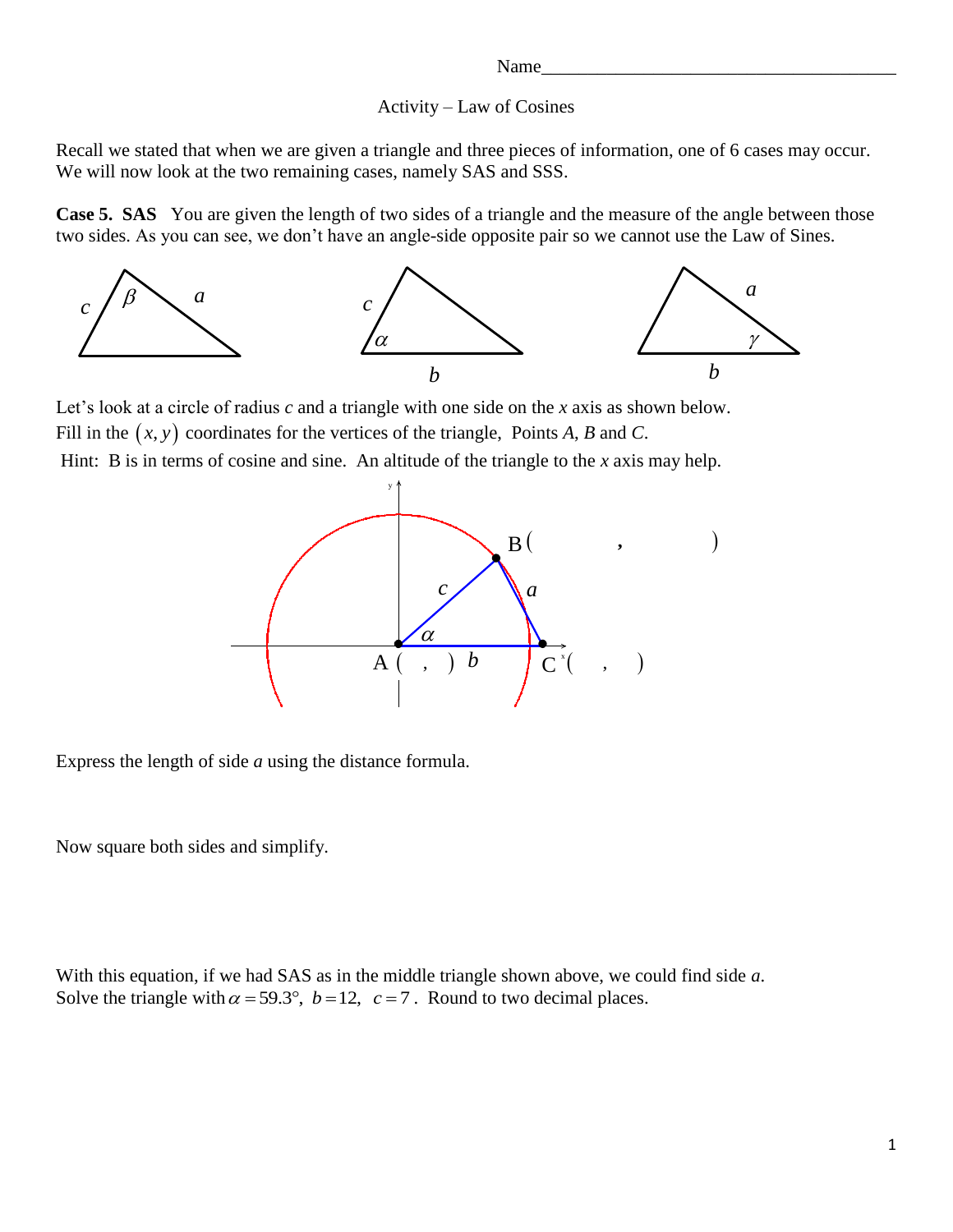The triangle and circle picture above can be modified by rotating the triangle so a different angle is at the origin in order to find analogous equations for  $b^2$  and  $c^2$ . Complete the following:

# **The Law of Cosines**

Given a triangle with angle-side opposite pairs  $(\alpha, a)$ ,  $(\beta, b)$  and  $(\gamma, c)$ , the following equations hold<br>  $a^2 =$   $b^2 =$ **The Law of Cosines**<br>
en a triangle with angle-side opposite pairs  $(\alpha, a)$ ,  $(\beta, b)$  and  $(\gamma, c)$ , the follow<br>  $a^2 =$   $b^2 =$   $c^2 =$ 

Or solving for cosine in each equation,

 $c^2 =$ <br>  $c^2 =$ <br>
Or solving for cosine in each equation,<br>  $\cos \alpha =$ <br>  $\cos \beta =$ <br>  $\cos \gamma =$ 

 **NOTE: When using the Law of Cosines, it's best to find the measure of the largest unknown angle first to avoid an ambiguous case.**

**Law of Cosine in Words:** The square of one side of a triangle equals the sum of the squares of the squares of the other two sides minus two times the product of the length of those two sides times the cosine of the angle between those two sides.

**Case 6. SSS** You are given the length of all three sides of a triangle but do not know any angles. Again, we don't have an angle-side opposite pair so we cannot use the Law of Sines. We can however find an angle using the second form of the equations above. We will then need to use an inverse cosine to find the angle. What is the range of angles we could get for inverse cosine (in degrees)?



To solve the triangle:  $a = 4$ ,  $b = 7$ ,  $c = 5$ , which angle should we find first? Find all 3 angles.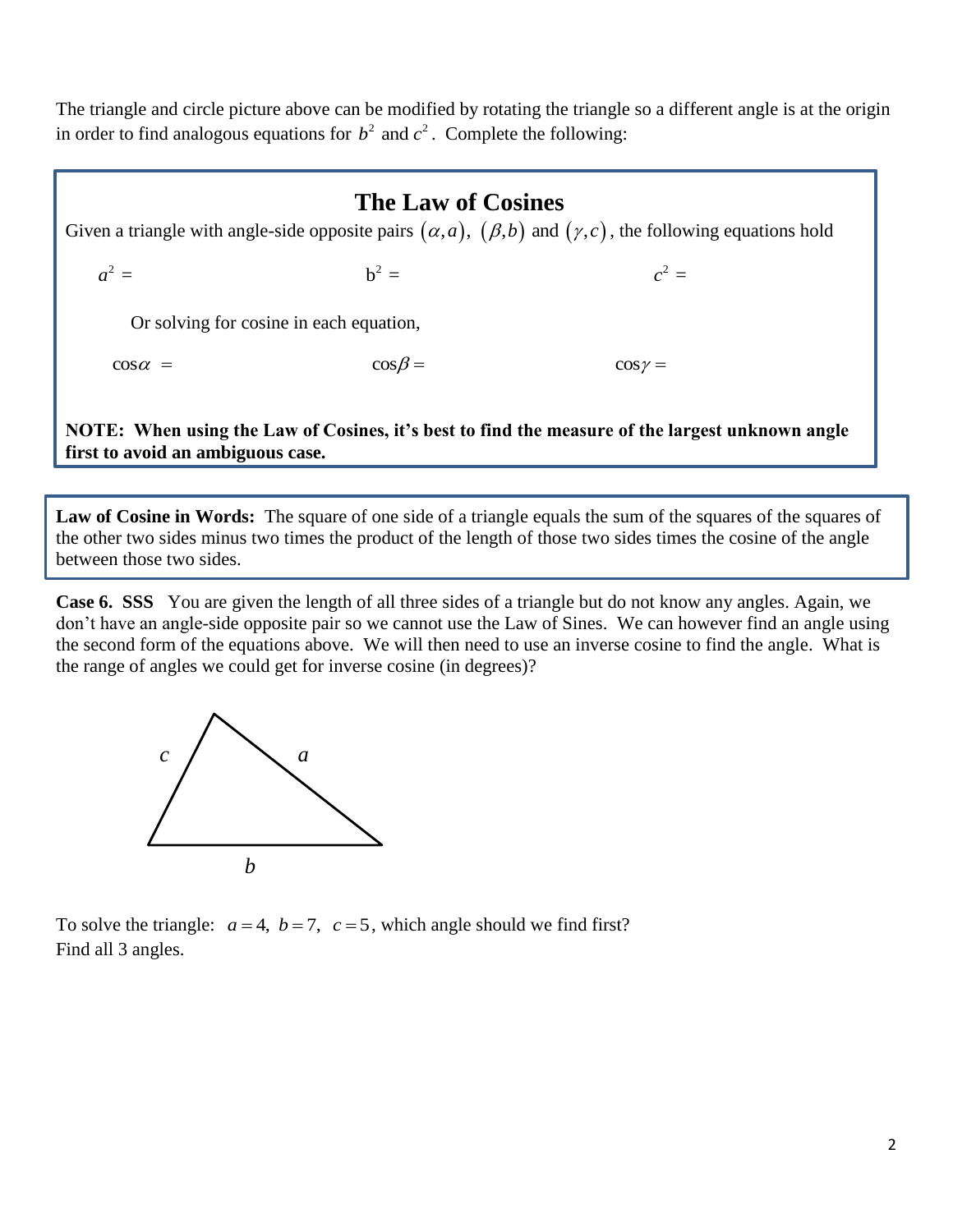### **Angles in a Triangle**

The triangle shown is drawn to scale.

Which angle is largest? Which side is longest?

Which angle is smallest? Which side is shortest?

Is there a correlation between angle size and length of the side opposite?

Can you have more than one obtuse angle in a triangle?

Could you get an obtuse angle for  $\sin^{-1}\theta$ ? How about  $\cos^{-1}\theta$ ?

These are the reasons when using the Law of Cosines with SSS that you find the angle opposite the largest side first. That way if there is an obtuse angle in the triangle, you can find it. Otherwise, when you do Law of Sines you may have an ambiguous case and two possible triangles.

*c*

 $\alpha$ 

 $\beta$ 

*a*

 $\gamma$ 

*b*

### **Application Using the Law of Cosines**

You want to build a tunnel through the mountain to connect two roads as shown.

Find the distance from Point A to Point B and also the angles to turn from the road to go through the mountain at these points.